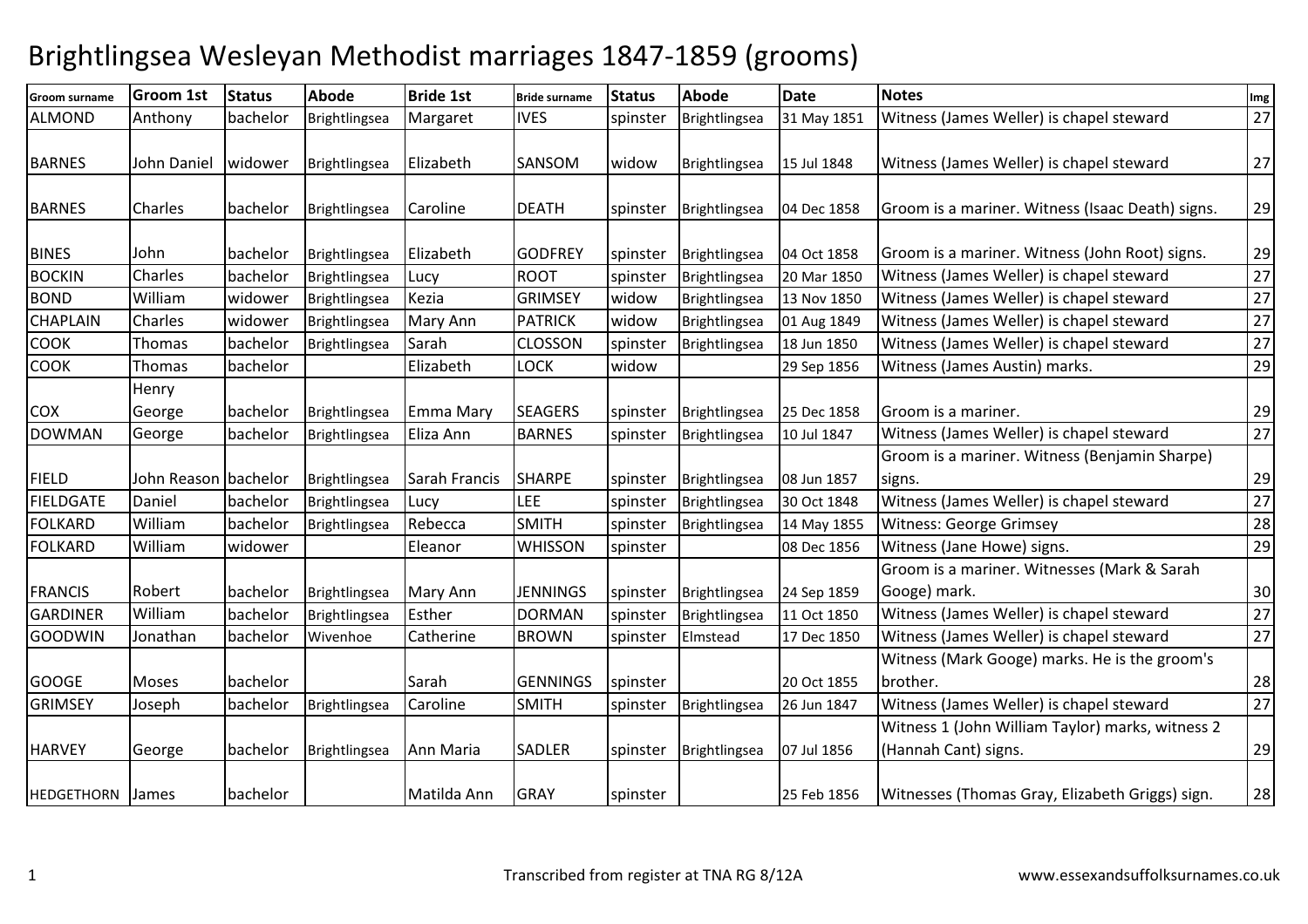## Brightlingsea Wesleyan Methodist marriages 1847-1859 (grooms)

| Groom surname    | <b>Groom 1st</b>     | <b>Status</b> | Abode         | <b>Bride 1st</b> | <b>Bride surname</b> | <b>Status</b> | <b>Abode</b>  | <b>Date</b> | <b>Notes</b>                                           | Img             |
|------------------|----------------------|---------------|---------------|------------------|----------------------|---------------|---------------|-------------|--------------------------------------------------------|-----------------|
|                  |                      |               |               |                  |                      |               |               |             |                                                        |                 |
| <b>HEMPSTEAD</b> | Henry                | bachelor      | Brightlingsea | Rosa Ann         | <b>DUNNINGS</b>      | spinster      | Brightlingsea | 21 Oct 1851 | Witness (David Appleby) is steward and trustee         | 27              |
| <b>HOWARD</b>    | Elijah               | bachelor      | Brightlingsea | Catherine        | <b>DUNNINGS</b>      | spinster      | Brightlingsea | 19 Jul 1858 | Witness (James Smith) signs.                           | 29              |
| <b>IVES</b>      | James                | bachelor      | Brightlingsea | Emma             | <b>MOLES</b>         | widow         | Brightlingsea | 12 Jun 1855 | Witness: Mary Ann Ives                                 | $\overline{28}$ |
| LAYZELL          | Richmond             | bachelor      | Brightlingsea | Lucy             | <b>SMITH</b>         | spinster      | Brightlingsea | 08 Jan 1855 |                                                        | 28              |
| LEE              | William              | bachelor      | Brightlingsea | Eliza            | <b>JEFFERIES</b>     | spinster      | Brightlingsea | 09 Feb 1850 | Witness (James Weller) is chapel steward               | $\overline{27}$ |
|                  |                      |               |               |                  |                      |               |               |             | Bride's name looks like Serulia here but is Jerulia in |                 |
| <b>LEWES</b>     | James                | widower       | Brightlingsea | Serulia?         | <b>CUTTS</b>         | widow         | Brightlingsea | 09 Oct 1854 | <b>BMD index. Witness: John Lewis</b>                  | 28              |
| <b>LUNGLEY</b>   | Samuel               | bachelor      | Brightlingsea | Sarah Ann        | <b>PATRICK</b>       | spinster      | Brightlingsea | 30 Oct 1858 | Groom is a mariner. Witness (James Pattrick) signs.    | 29              |
| <b>MANN</b>      | James                | widower       |               | Mary             | <b>BENNETT</b>       | widow         |               | 22 Sep 1855 | Witness (Sarah Grimwood) signs.                        | 28              |
|                  |                      |               |               |                  |                      |               |               |             | Groom is a mariner. Witnesses (Hazel Polly, Henry      |                 |
| <b>MILLS</b>     | John                 | bachelor      | Brightlingsea | Ann Mary         | <b>WORDLEY</b>       | spinster      | Brightlingsea | 26 Jun 1858 | Chaplin) sign.                                         | 29              |
|                  |                      |               |               |                  |                      |               |               |             | Both witnesses (Thomas Barnes, William Offord)         |                 |
| <b>OFFORD</b>    | William              | bachelor      | Brightlingsea | Catharine        | <b>BARNES</b>        | spinster      | Brightlingsea | 11 Aug 1855 | sign.                                                  | 28              |
|                  |                      |               |               |                  |                      |               |               |             |                                                        |                 |
| <b>ORMAN</b>     | George               | bachelor      |               | Mary             | <b>SEGERS</b>        | spinster      |               | 30 Dec 1856 | Groom is a mariner. Witness (Elijah Segers) signs.     | 29              |
|                  |                      |               |               |                  |                      |               |               |             | Witnesses sign. Witnesses: Jessey [Russel or           |                 |
| <b>ORMON</b>     | Isaac                | bachelor      | Brightlingsea | Lucy             | <b>HOBDEN</b>        | spinster      | Brightlingsea | 07 May 1856 | Ruffel?], Emma Lucy Woodly                             | 29              |
|                  |                      |               |               |                  |                      |               |               |             | Witness (James Weller) is chapel steward and           |                 |
| <b>RAYNER</b>    | William              | bachelor      | Brightlingsea | Emma             | <b>KING</b>          | spinster      | Brightlingsea | 11 May 1854 | trustee                                                | 28              |
| RICHARDSON       | Edward               | bachelor      | Brightlingsea | Ester            | <b>HAWKINS</b>       | spinster      | Brightlingsea | 14 Jul 1855 | <b>Witness: Henry Hawkins</b>                          | 28              |
|                  |                      |               |               |                  |                      |               |               |             |                                                        |                 |
|                  |                      |               |               | Charlotte        |                      |               |               |             | Groom is a farmer. Witnesses (Joseph Girling,          |                 |
| <b>ROOT</b>      | Ebenezer             | bachelor      | Brightlingsea | Weller           | <b>GIRLING</b>       | spinster      |               | 22 Apr 1856 | Adelaide Underwood, John Weller Girling) sign.         | 28              |
|                  |                      |               |               |                  |                      |               |               |             |                                                        |                 |
| <b>ROSE</b>      | James                | bachelor      |               | Mary Ann         | <b>CLARK</b>         | widow         |               | 10 Apr 1857 | Groom is a labourer. Witness (James Prior) marks.      | 29              |
| SAWYER           | Thomas               | widower       | Brightlingsea | Jemima           | <b>NORTON</b>        | spinster      | Brightlingsea | 12 Jun 1851 | Witness (James Weller) is chapel steward               | $\overline{27}$ |
| <b>SEAGAR</b>    | Elijah               | bachelor      | Brightlingsea | Susannah         | <b>GOOCH</b>         | spinster      | Brightlingsea | 07 May 1855 | Witness: Charles Gooch                                 | 28              |
|                  |                      |               |               |                  |                      |               |               |             |                                                        |                 |
| <b>SIMONS</b>    | John Joseph bachelor |               | Brightlingsea | Harriet          | <b>CARTER</b>        | spinster      | Brightlingsea | 24 Jun 1854 |                                                        | 28              |
| SMITH            | William              | widower       | Abberton      | Sarah            | <b>HANCE</b>         | widow         | Abberton      | 18 Sep 1855 | Witness (George Runnicles) signs.                      | $\overline{28}$ |